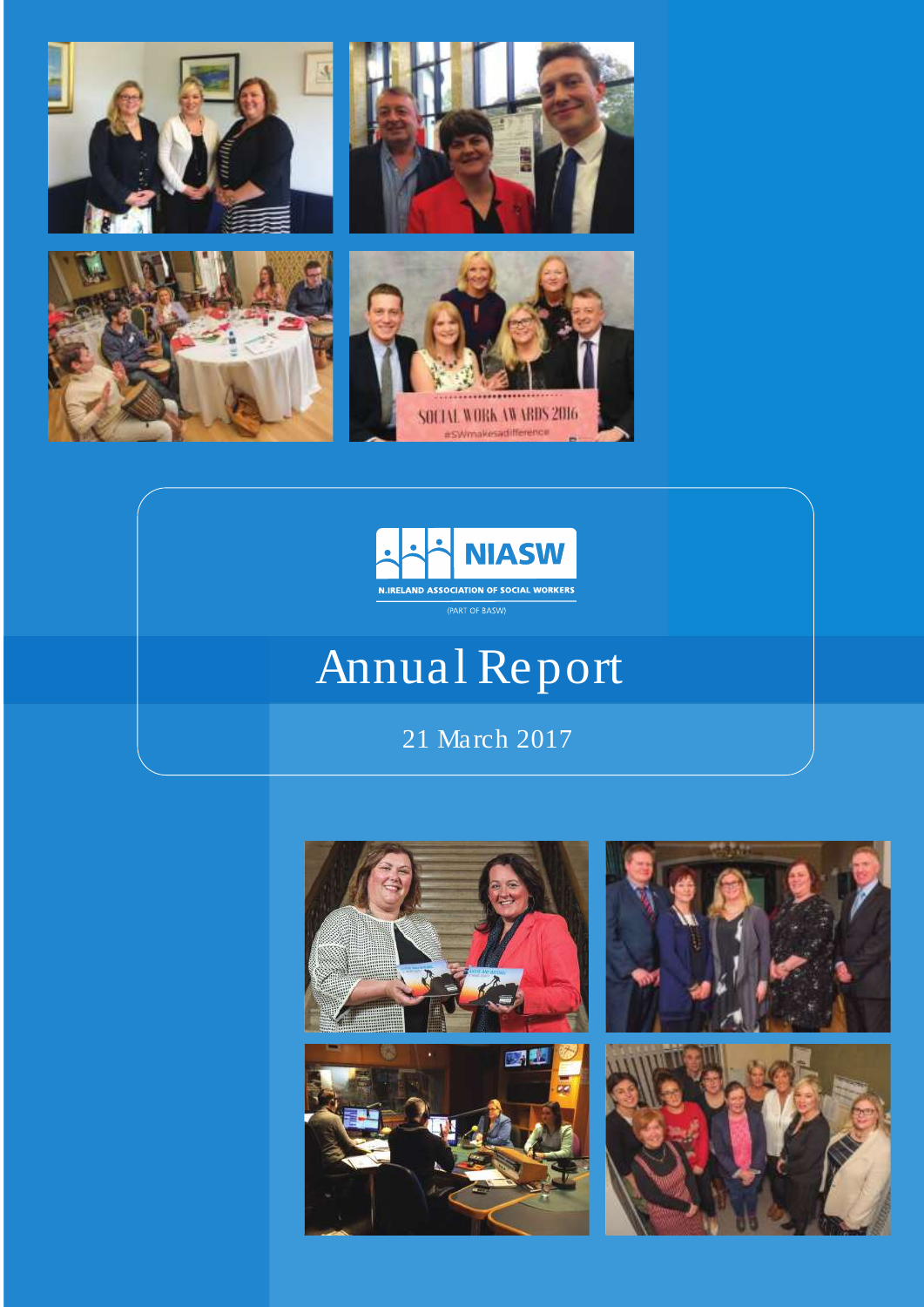## **CONTENTS**

## **PAGE**

| <b>NIASW Committee</b>                                            | 2  |
|-------------------------------------------------------------------|----|
| <b>BASW UK Officers &amp; Council Members</b>                     | 3  |
| <b>BASW Personnel</b>                                             | 4  |
| Minutes of the Annual Meeting held on 16 <sup>th</sup> March 2016 | 6  |
| <b>NIASW Country Manager's Report</b>                             | 8  |
| <b>NIASW Chairperson's Report</b>                                 | 12 |
| <b>Finance Report</b>                                             | 14 |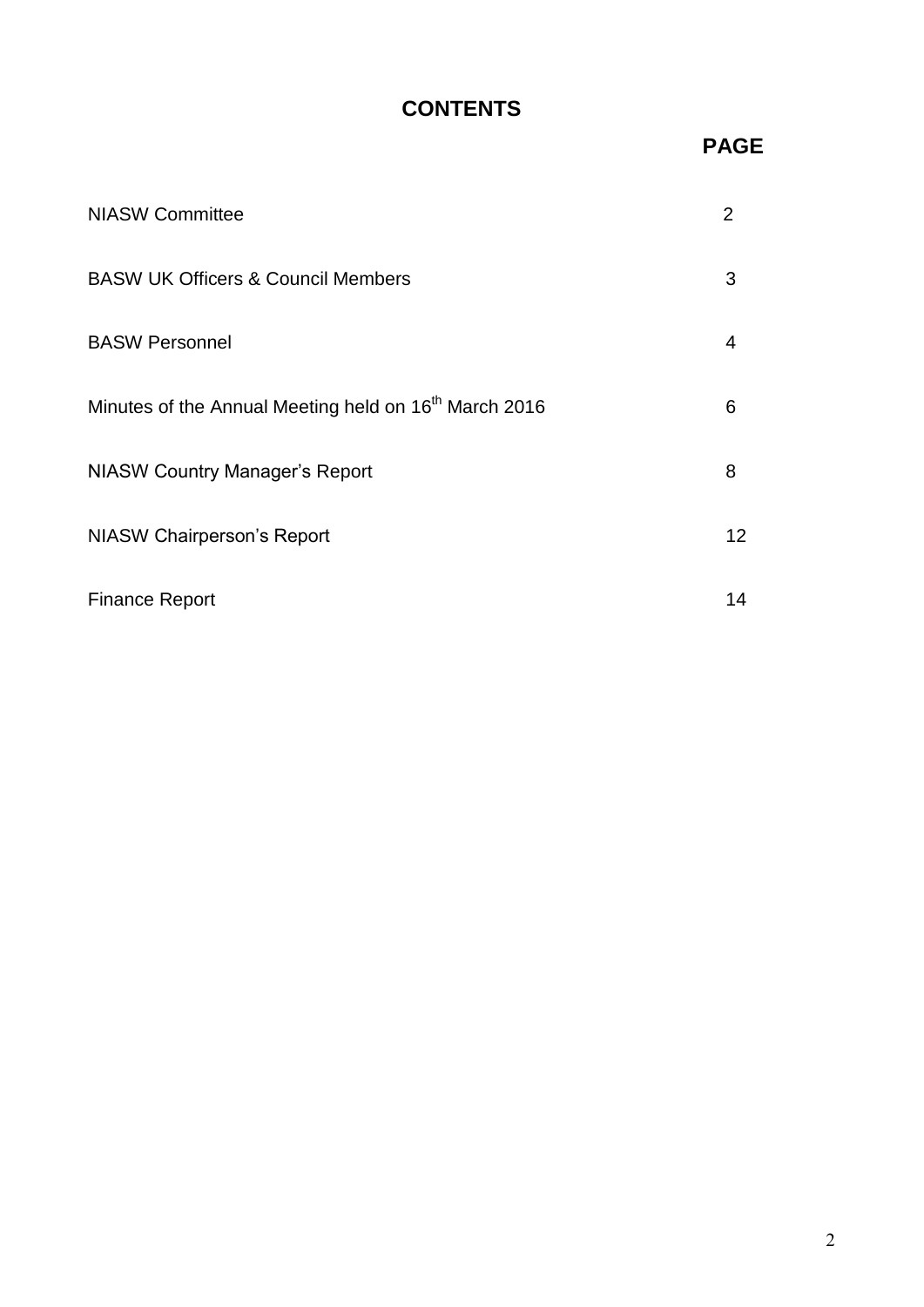## **NIASW COMMITTEE**

## **2016 - 2017**

## **NI COMMITTEE OFFICERS:**

| Marcella Leonard        | Chair        |
|-------------------------|--------------|
| <b>Colin Reid</b>       | Deputy Chair |
| Ciaran Traynor          | Deputy Chair |
| <b>Catherine Connor</b> | Treasurer    |

#### **NI COMMITTEE MEMBERS:**

John Alexander Adele Boyd Catherine Connor (student rep) Arlene Garland David Hayes Sarah-Jane Holden Barbara McDermott Bronagh O'Lynn Karen Patterson Jenni Rice

## **NI PERSONNEL:**

| Carolyn Ewart    | <b>Country Manager</b>       |
|------------------|------------------------------|
| Amanda Beattie   | <b>Country Administrator</b> |
| Anne McAllister  | Professional Officer (p/t)   |
| Andy McClenaghan | <b>Campaigns Officer</b>     |

The NIASW office is located at Douglas House, 397 Ormeau Road, Belfast BT7 3GP

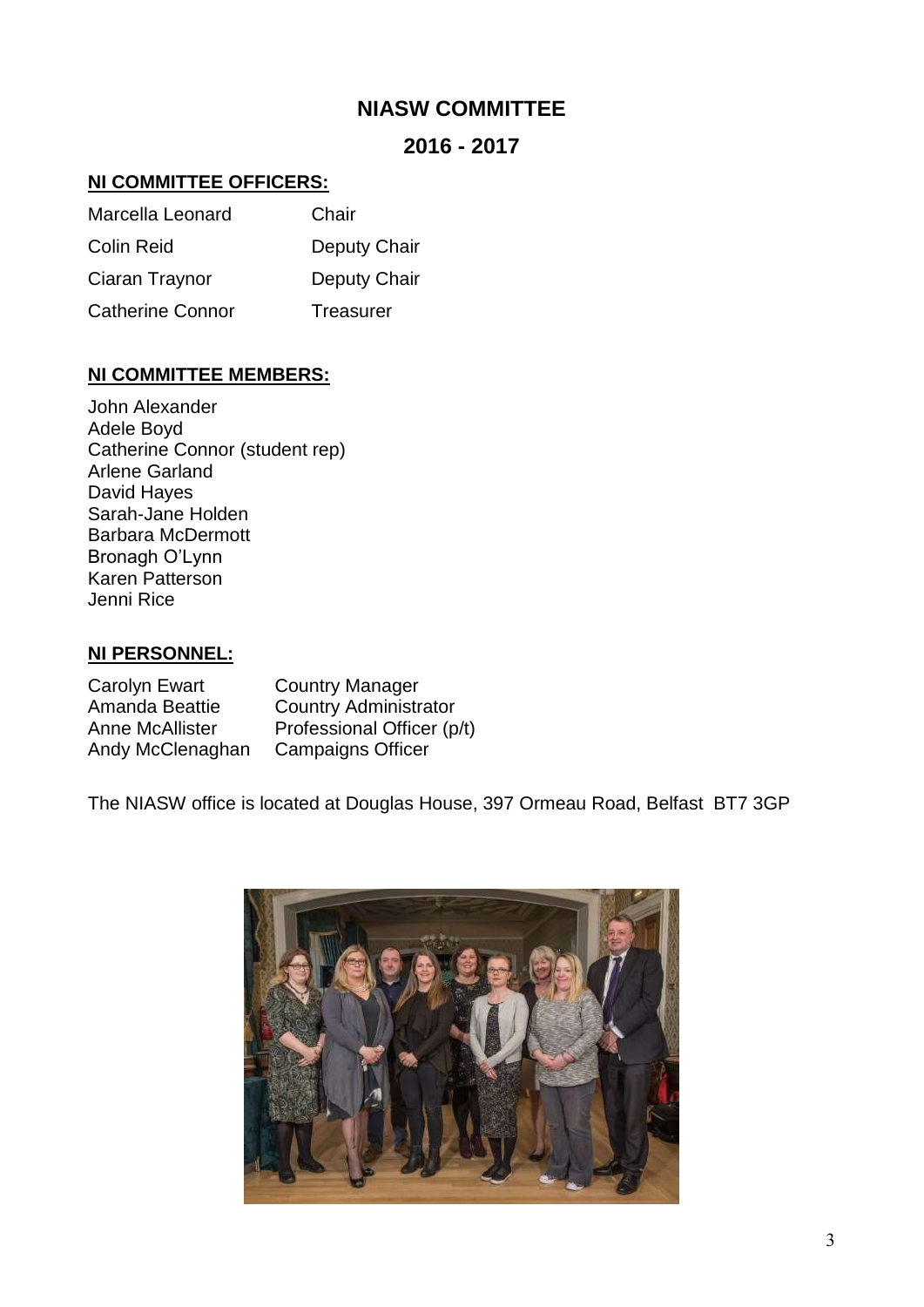## **BASW UK HONORARY OFFICERS AND COUNCIL MEMBERS**

Guy Shennan Chair<br>Fran Fuller Vice C

Vice Chair & Chair, Policy, Ethics & Human Rights Committee Luke Geoghegan Chair, Finance and Human Resources Committee (resigned during year) Jonathan Dudley Chair, Finance and Human Resources Committee (part of year)<br>Michael Chapman England Committee Representative (part of year) Michael Chapman England Committee Representative (part of year)<br>Allan Orrick England Committee Representative **England Committee Representative** Marcella Leonard Northern Ireland Committee Representative Colin Reid **Northern Ireland Committee Representative** Dave Thompson Scotland Committee Representative Patrick Morgan Scotland Committee Representative Nick Lovell Wales Committee Representative Dave Allan Wales Committee Representative

## **ADDITIONAL MEMBERS OF COUNCIL**

Hilary Tompsett Stuart Warrender Andrew MacDonald Lesley McDowell

#### **CO-OPTEES**

Jane Shears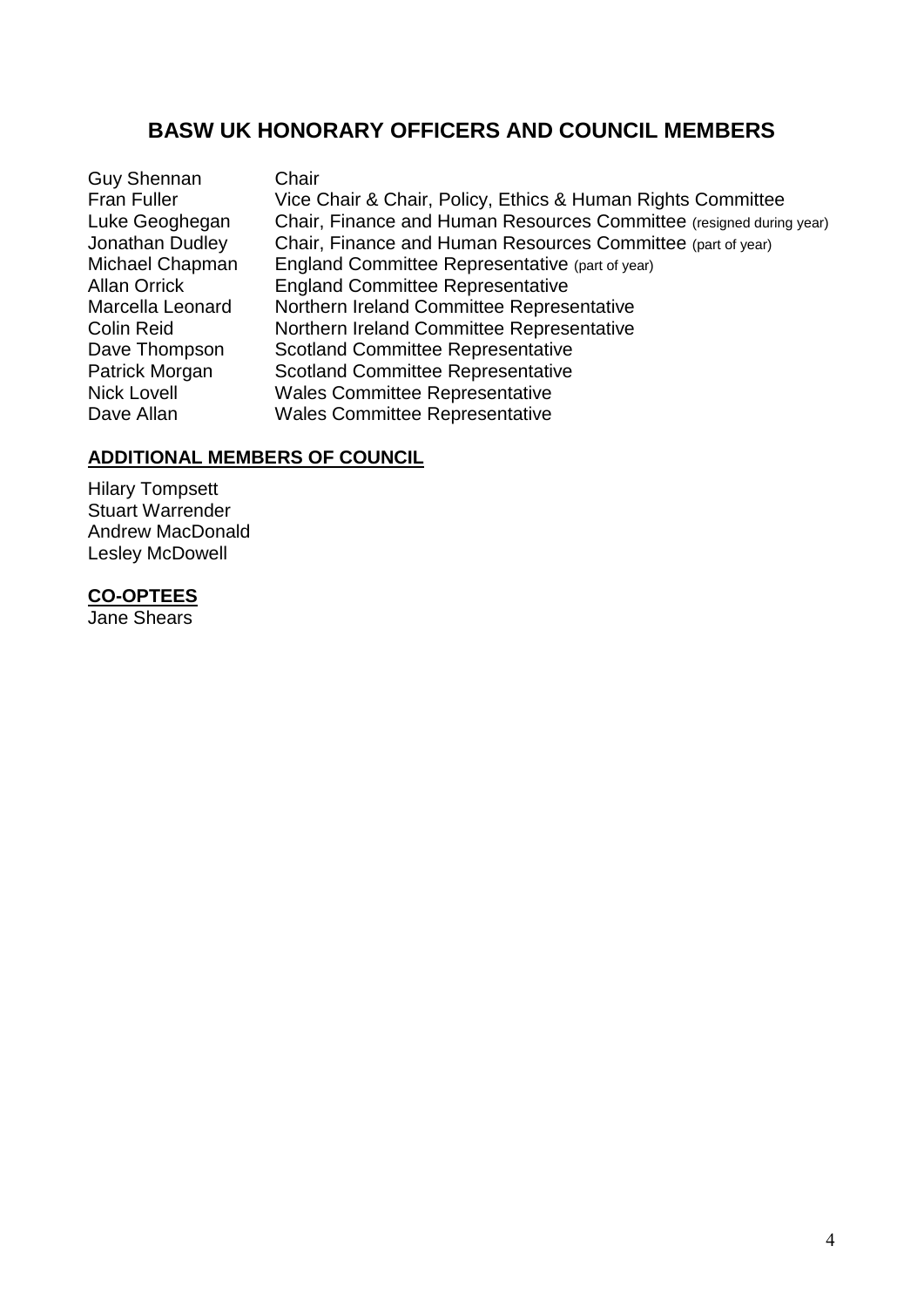## **BASW PERSONNEL**

#### **Chief Executive and Governance Office**

| Ruth Allen                | <b>Chief Executive</b>              |
|---------------------------|-------------------------------------|
| Mike Hopkins              | <b>HR Business Partner</b>          |
| <b>Shirley Konstandis</b> | <b>Executive Officer Governance</b> |
| Faith Ryan                | Corporate Governance Manager        |

## **Business Team**

Simon Dangerfield Web & Technical Support Officer<br>
Tricia Gbinigie Contra Business Development Officer Debbie Gilbert Receptionist (p/t) Sara Hickin Executive Officer Business Services Leanne Ling Receptionist (p/t) Joanne Lloyd Finance Manager Jeanette Oakley Finance Administration Assistant Bharat Pandya **Interim Director of Support Services** Mark Phillips **ICT** Service Delivery Manager

#### **Membership**

Ifzan Ahmed Membership Contact Officer Donna Cowley Membership Manager (p/t) Peter Evans Membership Support Officer Kam Johal Membership Officer Gaby Zavoli Membership Officer

**Business Development Officer** 

#### **SWU/Advice & Representation Service**

Colin Anderson Senior Practitioner Lyse Hurd TU Official Julie Long TU Official Kath Owen TU Official Tina Ramage TU Official Lily Roberston TU Official Wendy Travis TU Official Kevin Waldock **TU Official** 

Joanne Deakin Administration Manager Tina Jones SWU/A&R Administrator Cheryl Jordaan SWU/A&R Administrator Jeff Lewis SWU Adviser (p/t) Fiona Linn SWU Adviser (p/t) Donal Mullally **Temp TU Official** Jeremey Walker Sessional Worker<br>Lien Watts Manager A&R Manager

#### **Communications & Publishing**

Pam Green Publishing Assistant (p/t) Sue Hatton Publishing Manager Madeleine Jennings Snr Parliamentary Affairs Officer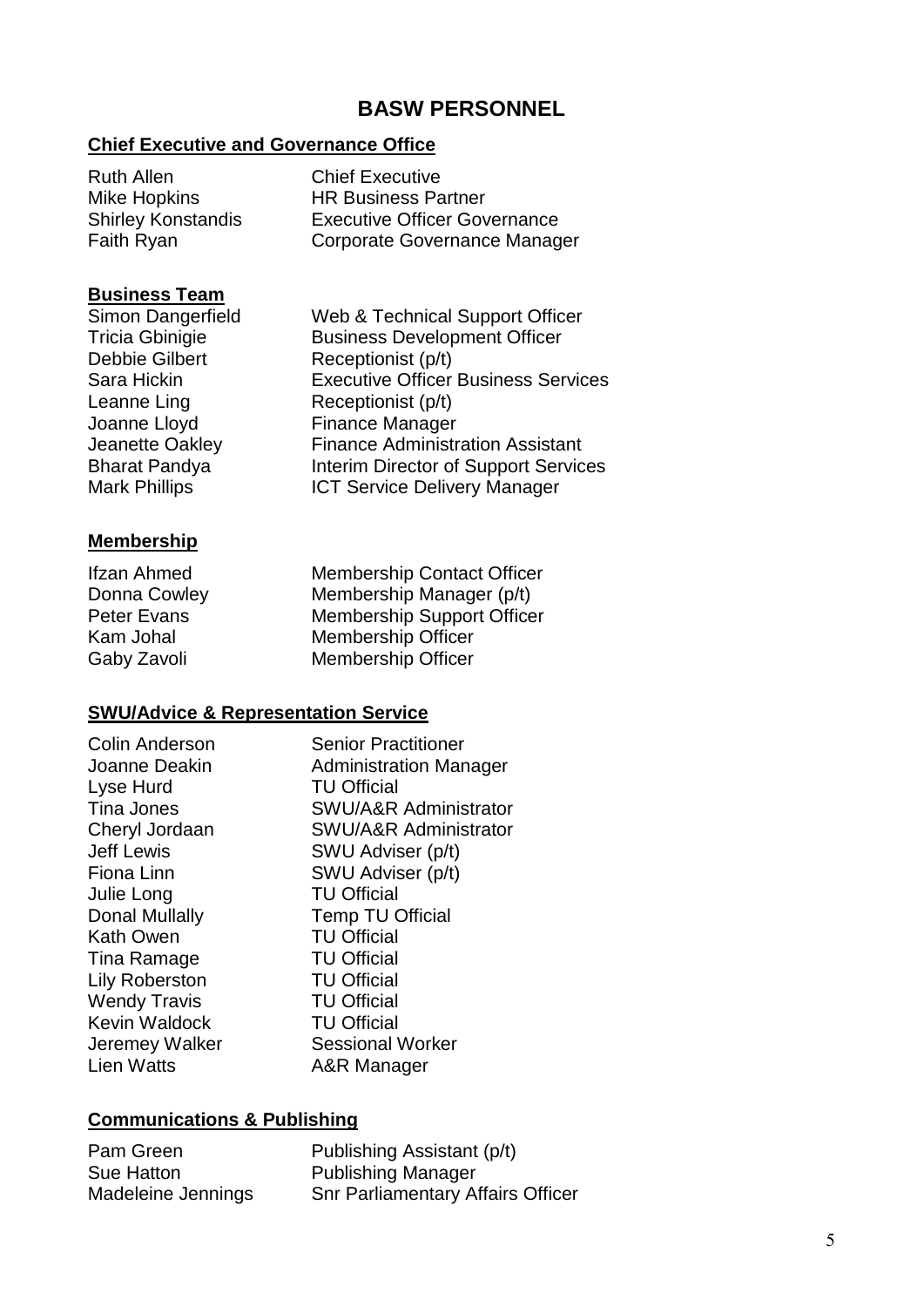| Hayley Meachin                   | <b>Snr Media and Communications Officer</b>                                        |
|----------------------------------|------------------------------------------------------------------------------------|
| <b>Natalie Mullings</b>          | Publishing Assistant (temp)                                                        |
| <b>Shahid Naqvi</b>              | <b>Editor PSW</b>                                                                  |
| Louise Owen-McGee<br>Pat Toulmin | <b>Communications and Marketing Manager</b><br>Knowledge Development Manager (p/t) |

## **Policy & Trust**

Tracy Chopping Policy Officer (p/t)<br>Luke Geoghegan Head of Policy & F Head of Policy & Research (new appointment) Helen Randle **Administrator** 

## **England**

Maris Stratulis **Country Manager**<br>
Gemma Williams **Country Condinate** 

## **Northern Ireland**

Carolyn Ewart Country Manager Andy McClenaghan Campaigns Officer

## **Scotland**

## **Wales**

Stephanie Davies Temp National Admin & Events Joe Godden Professional Officer (p/t) Karen Goodman Professional Officer (p/t) Zan Hoang Temp National Admin & Events Sharon Hodgson National Administrator (p/t) Sue Kent Professional Officer (p/t) Nushra Mansuri Professional Officer Gavin Moorghen Professional Officer Mary Showell **Administration Manager** Events Coordinator & Administrator

Amanda Beattie National Administrator Anne McAllister Professional Officer (p/t)

Johan Grant National Administrator Trisha Hall Country Manager Sarah McMillan Professional Officer (p/t) Tim Parkinson Professional Officer

Carol Davies **Acting Country Manager** Allison Hulmes **Professional Officer** (new appointment) Robin Moulster **Country Manager** Gaye Sheridan **Professional Officer (p/t)** (resigned during year) Paul Twyman National Administrator (p/t) (resigned during year) Siân Wilton National Administrator (p/t) (new appointment)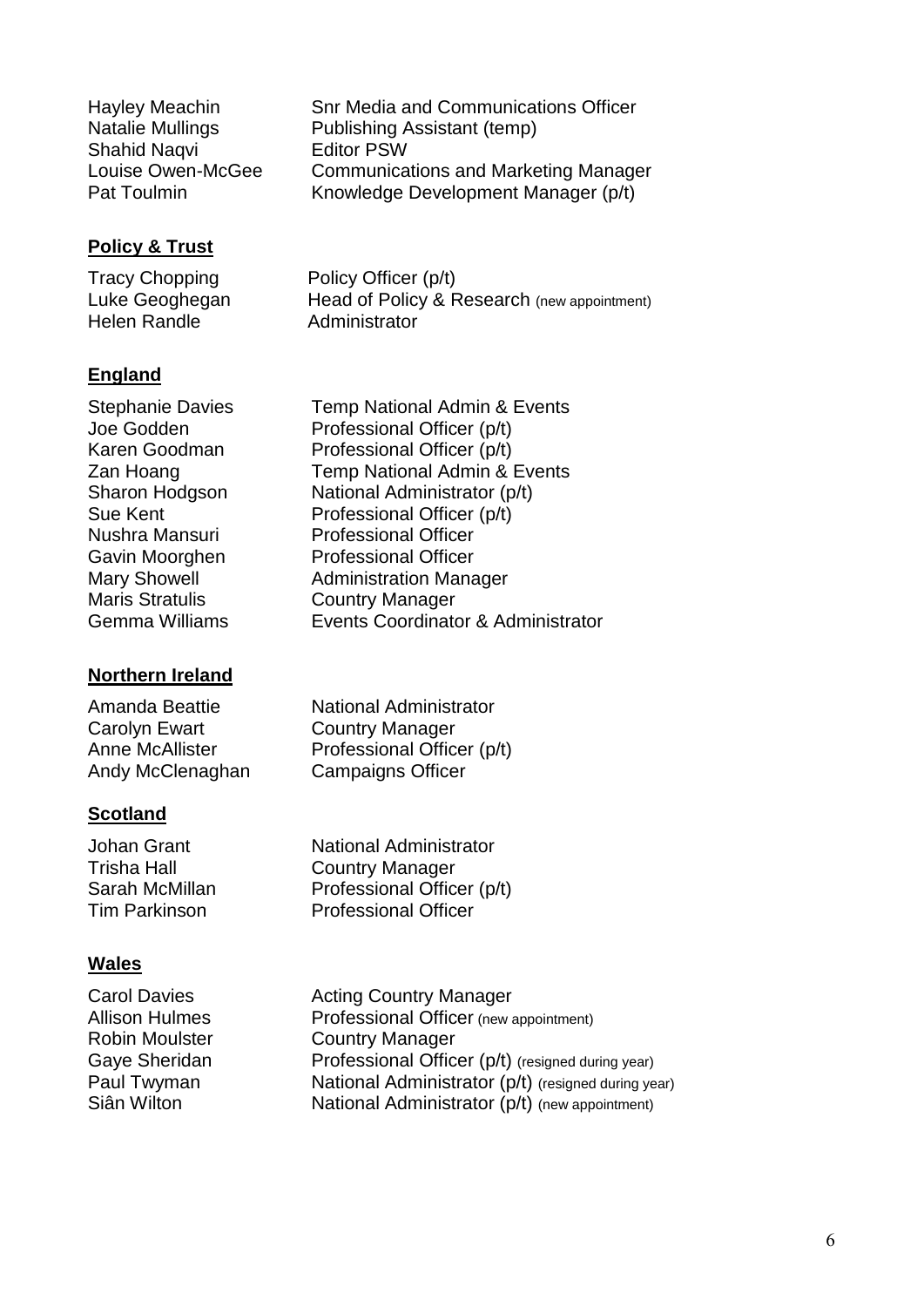### **NIASW Annual General Meeting 2016 Tuesday 16th March 2016 at 12 noon Belfast Castle, Antrim Road, Belfast**

- **Present:** John Alexander, Jenni Rice, Adele Boyd, Sarah-Jane Holden, Colin Reid, Julie Watterson, Lesley Bell, Lindsay Conway, Marie Graham, Margaret Dunn, Dorothy Corbett, Damien Madden, Roísín Donnelly, Erin Breen, Ciara Devlin, Damion Houghion, Rachel Martin, Sarah Gray, Amy McAleer, Barbara McDermott, Yvonne Boyle, Marcella Leonard, Arlene Garland.
- **In Attendance:** Carolyn Ewart, NIASW, Amanda Beattie, NIASW
- **Apologies:** Paula McFadden, Ciaran Traynor, Liz Millen

Marcella Leonard, as NIASW Chair, welcomed everyone to the NIASW Annual Meeting.

#### **Country Manager's Report**

Carolyn Ewart, Country Manager, NIASW, presented her Manager's Report, as included in the Annual Report. Carolyn highlighted a number of issues including NIASW's current push for social work representation on the HSC Reform Panel. Carolyn recognised that NIASW had successfully lobbied to ensure that agency social workers were no longer working for minimum wage, however, all agency social workers despite their experience were all on point 1 of the payscale, unlike all other health professionals. NIASW were currently working to stop this discrimination against social workers.

The fact that the current 'Stand Up for Social Work' twitter campaign trended on twitter was recognised and all those present were encouraged to take part.

The commissioning of a book about social work in Northern Ireland during the conflict had been commissioned and was being undertaken by Joe Duffy, QUB and Jim Campbell, UCD. It was hoped the book would be ready for publication by May 2017.

Carolyn acknowledged Marcella's constant willingness and availability for media and press work which has helped increase NIASW's media presence throughout the year and was pleased to announced that a new member of staff, Andy McClenaghan, Campaigns Officer, would be joining the NIASW team next week.

#### **Chair's Report**

Marcella Leonard, Chair, NIASW presented her Chair's Report as included in the Annual Report.

Marcella began by saying how impressed the Committee were with the NIASW staff team and thanked them for their hard work throughout the year.

Marcella reported that she had attended a large number of high profile, challenging meetings and it was disappointed that the work being undertaken by NIASW was not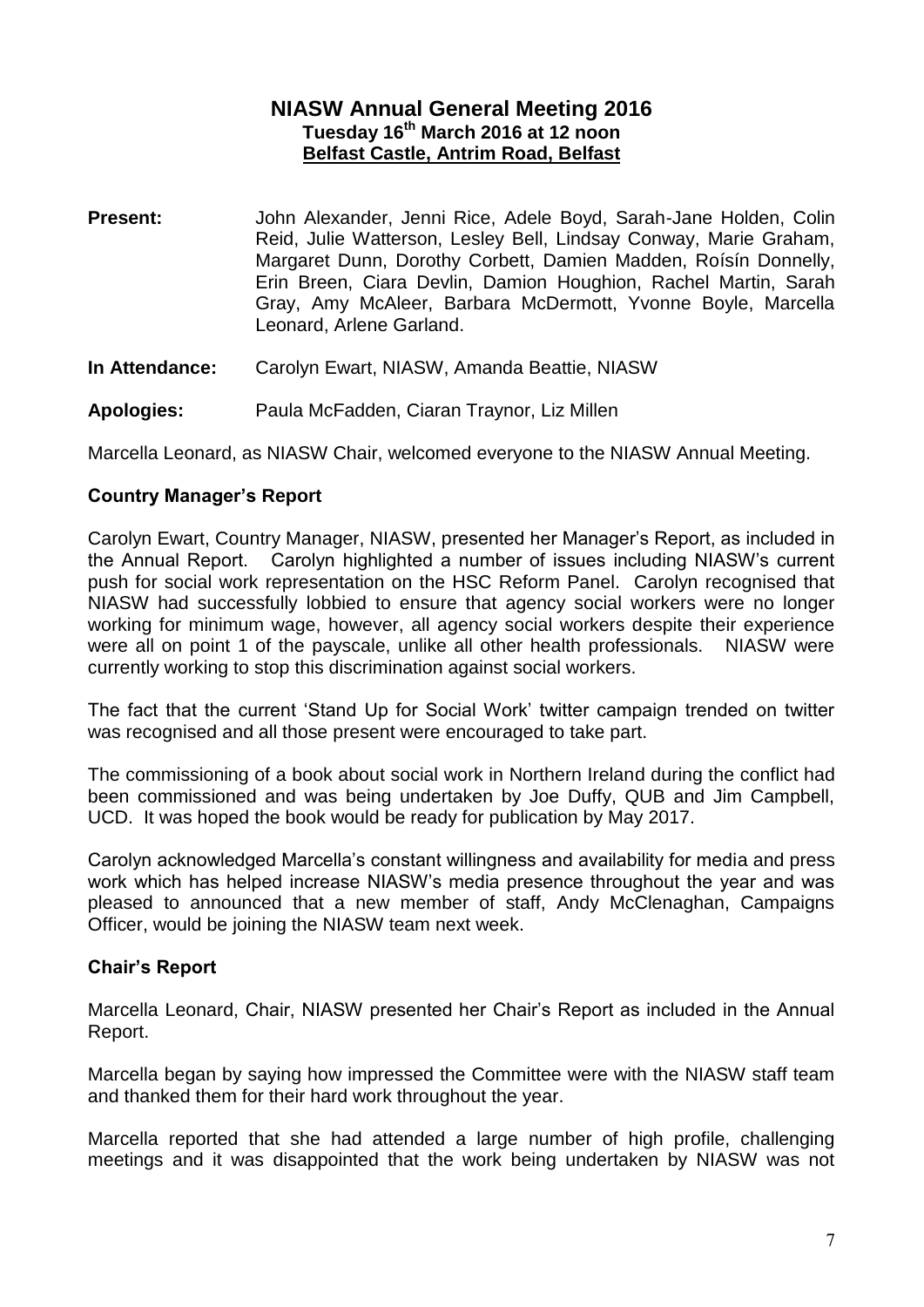reflected in the membership growth. A key area for the committee to look at is why Northern Ireland social workers are not joining their professional association.

The most significant area of work this year for the NIASW Chair, was the Review of Health and Social Care and the lack of social care representation. It was disappointing that this issue had to be raised and challenged.

The highlight of the year, was the VOYPIC Care Day and the breakfast NIASW hosted to mark this celebration. The breakfast allowed for a wide breadth of social workers to come together.

Marcella concluded by thanking the NIASW Committee and particularly Colin Reid and Ciaran Traynor as Deputy Chairs.

## **Finance Report**

Marcella noted that the finance report was available in the Annual Report.

#### **Elections**

It was noted that there were currently 6 vacancies on the committee. Marcella thanked Paula McFadden for her time served on committee.

Arlene Garland – Committee Member Proposed – John Alexander Seconded – Colin Reid

Catherine Connor – Committee Member Proposed – Davy Hayes Seconded – John Alexander

Bronagh O'Lynn – Committee Member Proposed – Adele Boyd Seconded – Jenni Rice

Marcella recorded that there were still vacancies for the committee and expressions of interest were particularly welcome from those working in learning disability, older people, hospital social work and criminal justice.

The new members were welcomed on to the Committee and the meeting was closed.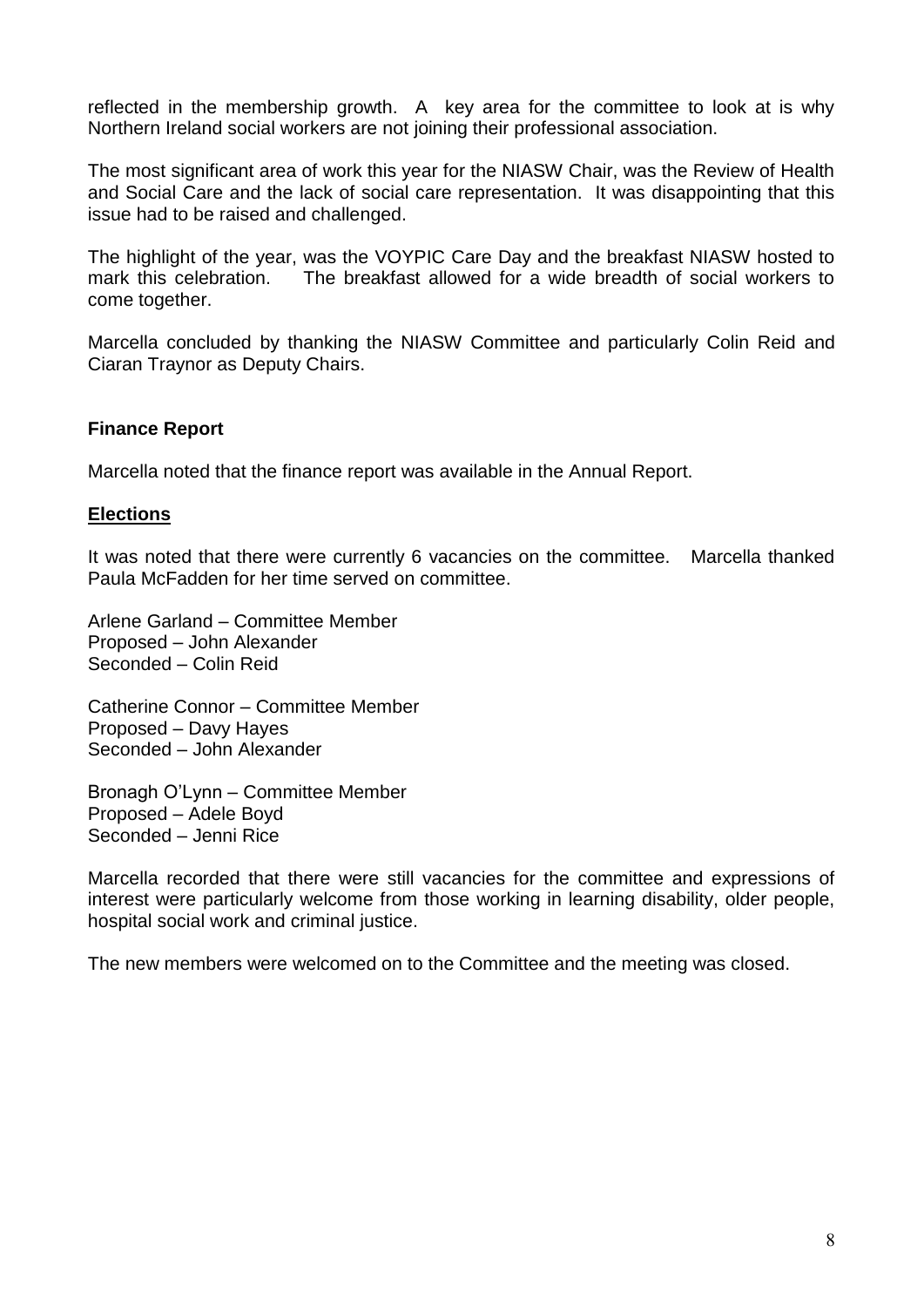## **COUNTRY MANAGER'S REPORT**

It seems that I start most of these reports with comments on the amount of change that NIASW has undergone each year, this year is no exception. Our CEO, Bridget Robb, retired in April 2016 and as we said goodbye to her we welcomed our new CEO, Dr Ruth Allen. Ruth joined us from her role as Director of Social Work at South West London & St Georges' Mental Health NHS Trust and also had a research role with St George's University of London. She has a particular interest and experience in leadership development in social work and in developing social work's role within mental health. Ruth has been keen to find out more about the four countries that make up BASW UK and as such has spent some time in Northern Ireland getting to know the key issues that affect social workers and the profession in Northern Ireland. We are keen to develop that relationship and to strengthen our ties with the three other jurisdictions of the UK.

The staff team in NIASW has also experienced changed as we welcomed our new Campaigns Officer, Andy McClenaghan, to the team. Andy's post is a first, not just for NIASW but also for BASW UK, as his role is to develop our public affairs profile. Andy joins our Country Administrator, Amanda Beattie, and Professional Officer, Anne McAllister, I extend my personal thanks for the enormous dedication and commitment our small team demonstrate. I would also like to thank the NIASW committee who give willingly of their free time, are proud to represent their profession and NIASW across Northern Ireland. We are a truly membership led body and our committee represent a wide and diverse range of social work experience; we could not do our jobs without their support and participation. Special mention must go to Marcella Leonard and Colin Reid who as Chair and Vice Chair give 110% to the association: their personal commitment to NIASW is exceptional and by their professionalism and determination they have helped raise the association's profile and influence significantly.

Throughout the last year we have developed a NIASW Strategic Plan and NIASW Recruitment Plan. Those plans are informed by the overarching BASW vision, "*BASW 2020 Vision of a Strong Independent Voice for Social work and Social workers."*

I will use those themes to report on NIASW activity over the past year.

#### **Strong Independent Voice for Social work and social workers**:

Increasing NIASW's public profile has been a key objective of the NIASW, speaking out on the media, as the strong independent voice of the profession has continued to grow over the past 12 months, thanks in large part to the personal commitment of our Chair Marcella Leonard who appears regularly as a contributor and expert on social work issues. We are also much more proactive in our approach and this has paid dividends; we seized the opportunity to harness the power of the media when the then Health Minister, Simon Hamilton, announced in January 2016 his plan to close the Health and Social Care Board, the sole Commissioner of services in NI, and the establishment of an expert Panel to transform the entire HSC system in NI. He subsequently announced an expert panel of six led by Professor Rafael Bengoa notably without social work representation. NIASW staff proactively went to the radio and TV with the story and campaigned loudly for the inclusion of social work in this fundamental review. Our efforts were rewarded with meetings with Professor Bengoa, the Permanent Secretary of State Mr Richard Pengelly and a strategic alliance to campaign for the equal rights of social care in the health and social care family. Two social work consultants, Sean Holland, Chief Social Work Officer and Fionnuala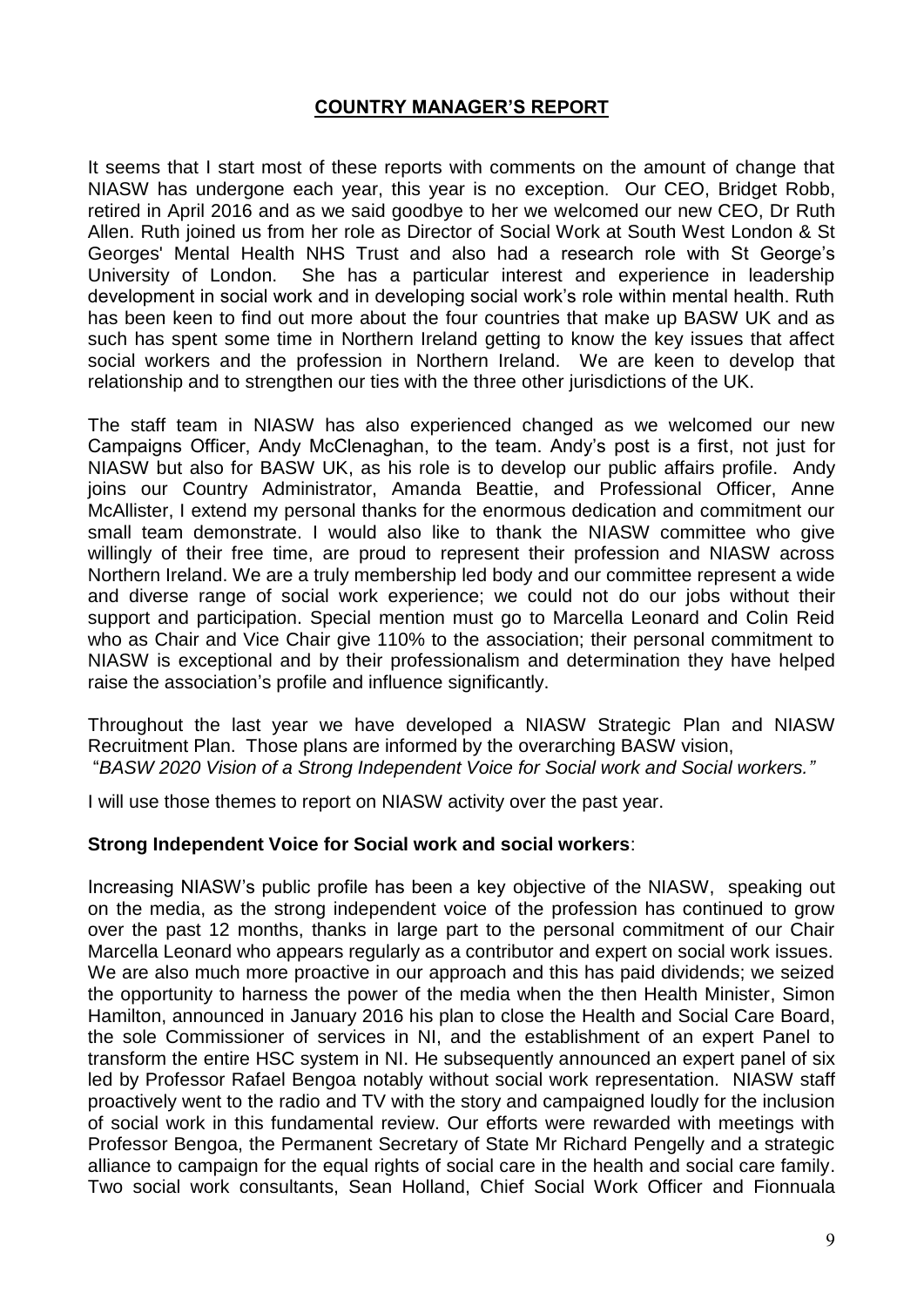McAndrew, Director of Social Work at the HSCB, were laterally appointed to participate in the Bengoa Review. We had a subsequent meeting with the new Health Minister (postelection 2016) Michelle O'Neill, who augured a new area of partnership with and inclusion of social work in future service review. As a result of that meeting NIASW have been invited to be part of the Workforce Planning Steering Group to deliver on the Minister's Vision for Transformation of HSC services in NI. NIASW have also been invited as a key stakeholder to the Minister's Strategic Partnership Forum.

The election to the NI Assembly held in May 2016 resulted in substantial changes to the composition of the Assembly – almost 30% of the MLAs returned were either elected for the first time or did not hold a seat during the previous mandate. This presented many new opportunities for NIASW to build bridges with our elected representatives and raise the profile of the social work profession.

The new mandate saw Sinn Féin take responsibility for the Department of Health for the first time, with Michelle O'Neill appointed as Health Minister, and the role of Health Committee Chair was filled by Paula Bradley of the DUP. As NIASW has engaged with the Minister and Health Committee Chair throughout the year, both have shown a genuine interest in the challenges faced by social workers and demonstrated support for delivering change to benefit the profession.

Prior to and during the summer recess NIASW met with political party policy staff and MLAs. These meetings enabled us to highlight NIASW's priorities for the coming year and outline our concerns at the lack of social work representation on the Expert Panel led by Professor Raphael Bengoa which was tasked with reviewing Health and Social Care in Northern Ireland. In August 2016 we had the opportunity to raise NIASW's concerns regarding the Bengoa Review directly with the new Health Minister. During our meeting with the Minister we also presented NIASW's views regarding the planned closure of the Health and Social Care Board and highlighted our positions regarding a range of professional practice issues.

Throughout the year NIASW continued to run our *Social Worker for a* Day events which were first held during the previous Assembly mandate. The events provide an opportunity for MLAs to meet with social work teams to learn about the difference social workers make in the lives of service users and the challenges faced by the profession. During the summer two *Social Worker for a Day* events were held, one in the Western Trust and one in the Northern Trust. The Western Trust event was attended by Mark H Durkan and Gary Middleton and the Northern Trust event by Daithí McKay.

Later in the year a *Social Worker for a Day* event was organised for the Health Minister. The event saw Minister O'Neil engage with social workers from older people's services and children's services to learn first-hand about the support they provide. The event also afforded the Minister opportunities to spend time with service users to find out about the difference the services provided by social workers make to their lives.

In September NIASW published its *Above and Beyond* research report. The report highlights the challenges faced by social workers – most notably the finding that nine out of ten social workers routinely work additional unpaid hours. It also outlines a series of recommendations aimed at addressing the problems identified by the research. *Above and Beyond* received significant media coverage with the findings featured in BBC newline, Radio Ulster and Radio Foyle bulletins throughout the day and on the U105 Frank Mitchell show.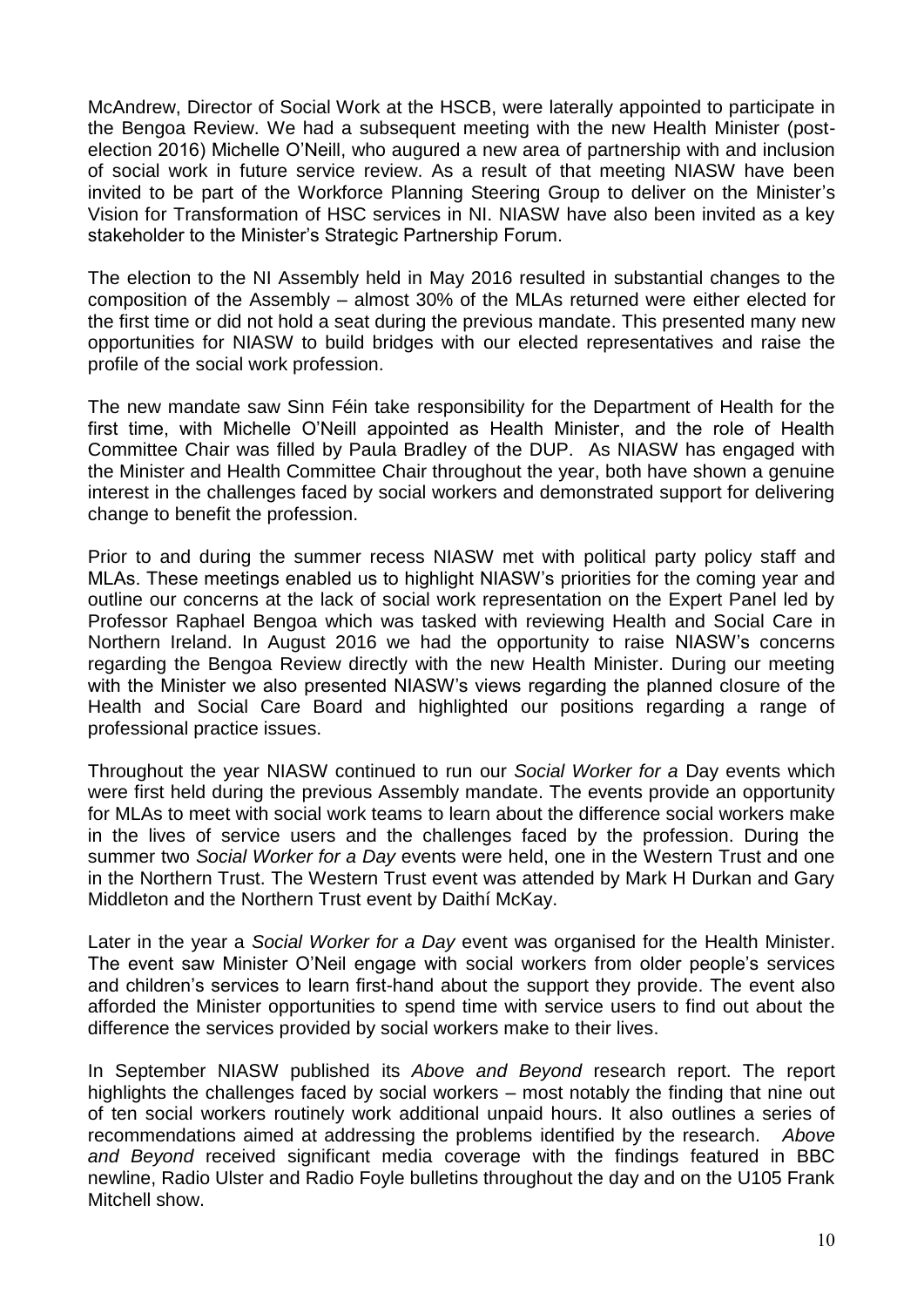Following publication of the report, meetings were held with the Department of Health, the Executive Directors of Social Work, MLAs and political party policy staff to discuss the findings and explore opportunities for advancing the recommendations.

Our public affairs work also secured an opportunity for NIASW to brief the Northern Ireland Assembly Health Committee in December. We used this opportunity to highlight the findings of *Above and* Beyond to MLAs and provide NIASW's initial views on the Minister's 10 year vision for transforming health and social care.

NIASW has subsequently been invited to participate in discussions hosted by the Assembly Health Committee to identify the key issues for consideration concerning the Minister's proposal to introduce multidisciplinary primary care teams, which will include social workers, based around GP practices. NIASW will be consulting widely in the year ahead to inform this significant policy development.

NIASW played a key role in raising the profile of social work, supporting the development of a series of social media videos launched ahead of the 2016 Social Work Awards which aimed to raise awareness of the varied work undertaken by social workers. We worked closely with the HSC Board to coordinate the social media campaign and were responsible for the hashtag #socialworkmakesadifference which was used throughout the campaign and will feature in social media activity to support sector-wide social work events in future.

#### **For Social Work and Social Workers:**

Alongside our public affairs work we have continued to ensure that members directly inform policy and practice development across all areas of social work and as such met with professor Alexis Jay to input into the review of the Safeguarding Board for NI and we hosted a multiagency roundtable discussion on the child disclosure scheme, in attendance were MLAs, PSNI, PPANI, PBNI, SW and Policy makers from DoH and DoJ. A NIASW committee member joined an RCN led multi-professional group to represent NIASW, alongside Nursing, OT and Psychiatry colleagues to deliver a practice guide on Restrictive Measures, due for publication in spring 2017. We have also commissioned research, jointly funded with NISCC, into Lessons Learned from cases referred to the SW regulator NISCC. The research and learning aides will be published in 2017.

In our ongoing commitment to professional development we delivered a programme of Practice Development Days for social workers including the topics Mental Health Social Work,

The research commissioned by NIASW into the experience of Social Workers throughout the Conflict in Northern Ireland is ongoing, there has been some delay with the project due to the lengthy process involved in research and ethics approvals; these have now been obtained and the research has begun. The book will be fronted by the research into 250 social work experiences of working throughout 'The Troubles', but also has chapters on Israel, Palestine, Cyprus and the Former Yugoslavia. The book will be published in late 2017/18 and initial findings will be shared at the 2017 IFSW conference.

NIASW are represented on the organising committee for IFSW Global Conference Dublin 2018 and continue to work alongside colleagues form the Irish Association and International federation to be an active member of the global conference which will be hosted in Dublin July 2018.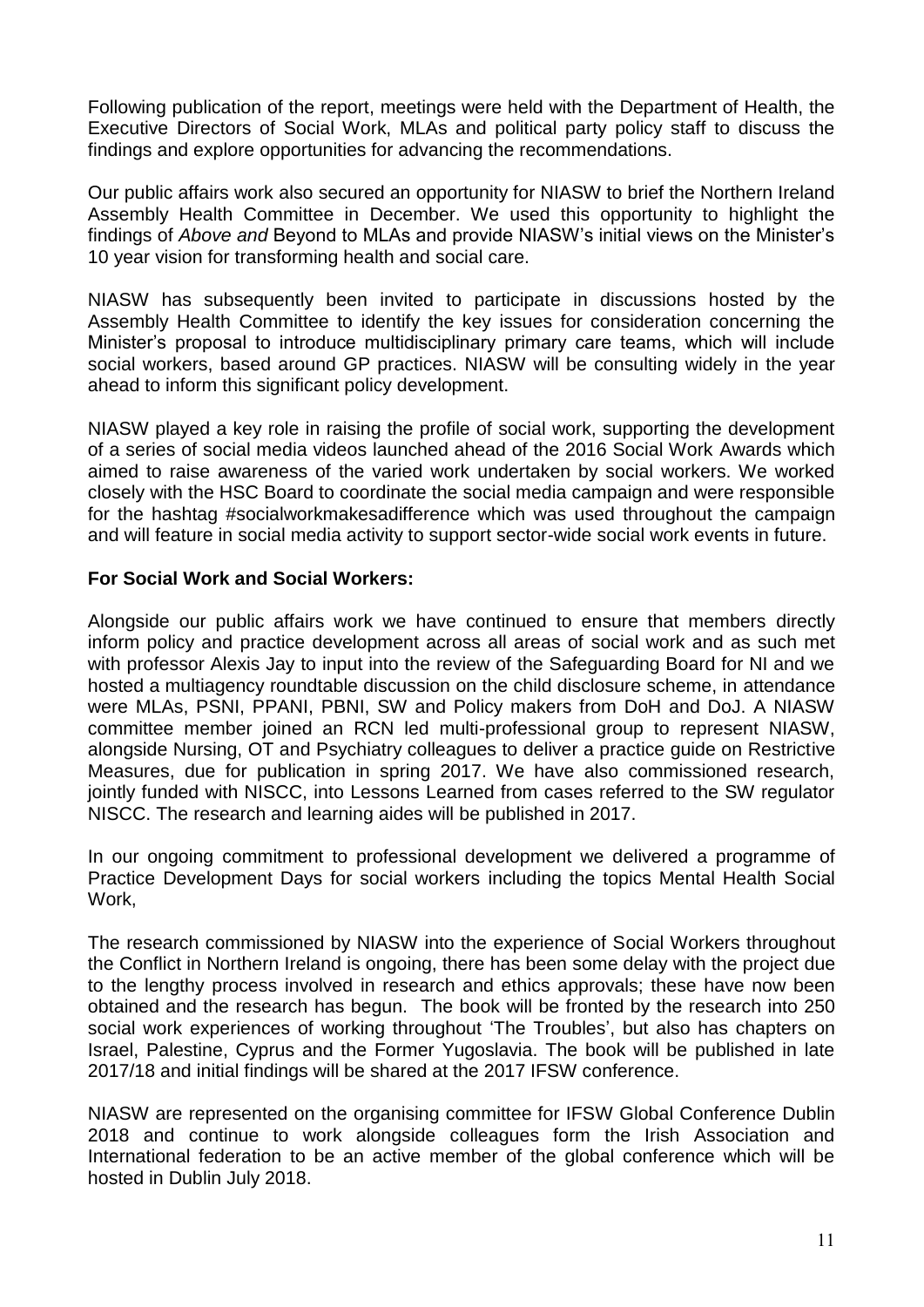As part of the first ever National Care Day in February 2016 NIASW proudly hosted a breakfast for child care SW and although unable to host an event this year we plan to make it an annual event on the NIASW calendar.

As part of our recruitment plan we delivered a series of NIASW Roadshows, where staff and committee members travelled across NI to meet existing and potential members. We had a great interest in these events and have seen our membership increase by 15% in the last 6 months. We will continue to engage with existing and non-members to grow and develop the association.

We continue to develop positive working relationships across the social work community in NI proud as always to represent the profession.

Carolyn Ewart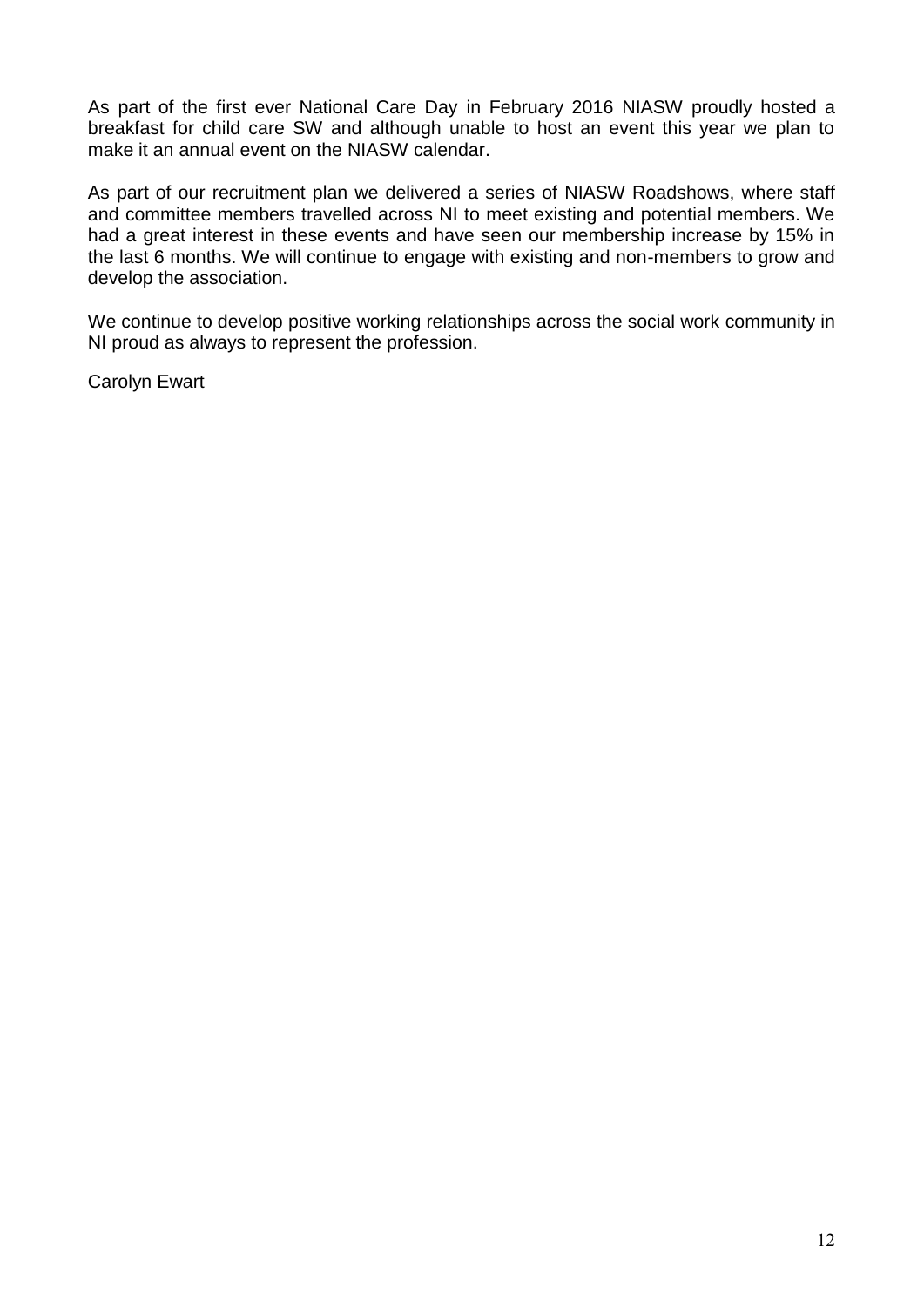#### **NIASW CHAIR'S REPORT**

When reflecting on the past year as Chair in preparation for this annual report, it struck me not only how busy we have been but how effective we have been in representing the profession. Carolyn has outlined the range of work undertaken in the last year so I will make reference to only a few aspects. The most significant challenge for us, in my opinion, as a professional organisation in the last 12 months has been the challenge to increase our membership. As Chair, I encouraged the NIASW committee alongside the NIASW staff to review how social workers in Northern Ireland perceive the organisation, how they are informed about our work on their behalf and ultimately why social workers have not joined their professional organisation.

We embarked on a enthusiastic recruitment drive which was wholly supported by the committee but also of great benefit was the support given by the Directors of Social Work in the Health Trusts as well as our partner professional organisations. However as Chair, there was significant learning and reflecting from each of the roadshow events I attended. It was evident social workers were unclear of NIASW in terms of our existence, role, difference to other organisations such as NISCC, lack of clarity regarding the Advice and Representation aspect of SWU as well as an overall lack of insight into what NIASW has been doing on their behalf. This was an important insight for the Committee and informed the recruitment drive. However, from a positive perspective once social workers were informed and aware of the role NIASW has, the increase in membership was immediately evident but also the dramatic increase in requests from social work teams to hear more about the organisation. We have had some issues with capacity and so have not been able to fulfil all these requests, but this will be a priority focus for the year ahead. On reflection the lesson of not assuming social work practitioners are aware of NIASW existence and role was an important one to hear and to proactively engage with. It has also highlighted the importance of the professional officer role in engagement throughout Northern Ireland but also with social workers working in all areas of the profession.

I am delighted with the increase in membership but fully aware of the need to maintain the engagement and therefore the recruitment of an additional professional officer/project lead is welcomed to build on the progress. This will greatly assist Anne McAllister our Professional Officer in engaging with existing and new members and enable us to broaden our focus on team visits across Northern Ireland.

As Carolyn has discussed in detail in her Country Manager report, the NIASW staff have been incredibly busy engaging with MLAs and Health Committee culminating in the very informative and enlightening survey of Above and Beyond. The addition of Andy McClenaghan in public affairs to the NIASW team cannot be underestimated, his work ethic in engaging with the MLAs and his eye for detail in reviewing ministerial and departmental documents and identifying key messages for our profession has been an enormous benefit to the role of NIASW. The challenges facing the profession within the current proposed reforms of the Bengoa Report and the Health Minister's vision will ensure Andy's role will continue be key to ensuring NIASW is at the forefront in informing the forthcoming changes. So thank you Andy for your insight and eye for detail in taking the new role of public affairs into the NIASW portfolio. Having spent the day with the Minister for Health Michelle O'Neill, at the time, of course now party leader, the hard work, planning and communication which goes into making one of these events appear as seamless as they do was another highlight in how NIASW has developed strong links with Trusts and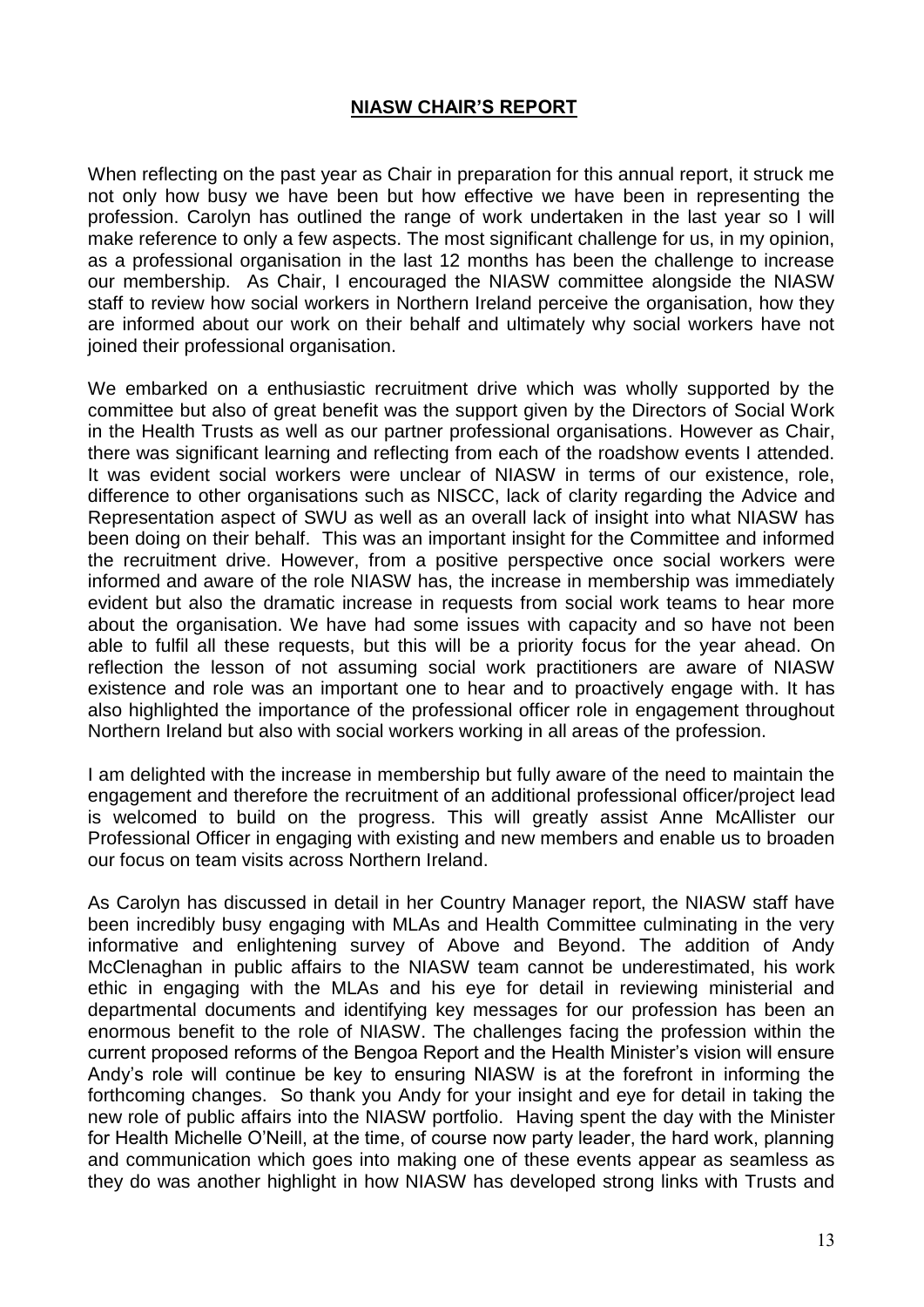Voluntary organisations to make these events happen. The Social Worker for a Day has been hugely successful and I envisage its continuance in the next year with the newly appointed MLAs.

This year has seen continued strength in our relationship with the Department, Directors of Social Work within Trusts and engagement with voluntary organisations. I would envisage in the next 12 months continued development of our engagement with our social work colleagues within criminal justice statutory and voluntary organisations.

This has been a very busy year for NIASW which has seen its challenges for the NIASW staff and Committee, demanding significant personal time and flexibility to meet the, albeit welcome, increasing requests for NIASW input at different meetings, consultations and developments. The small team has been stretched this year and no doubt this has taken its toll on the resilience and energy of the individuals. Therefore I wholeheartedly thank the staff team for their commitment, enthusiasm, time and unwavering vision for the profession. Carolyn has continued to lead with energy and openness to the Committee's vision for the profession and I thank her for this lead and how she embodies the profession in her communication and interaction with those at the strategic and practice levels. I cannot thank Amanda enough for her hard work and tireless commitment and professionalism throughout the last year as I as Chair and the Committee have placed further demands on her patience with ideas and plans and all received by Amanda with quiet reserve and supportive words.

I would like to thank the NIASW committee for their time, dedication and commitment to the organisation and my grateful thanks for their support and personal time especially in the last 6 months which were particularly busy. In particular I will personally thank Colin Reid and Ciaran Traynor as Deputy Chairs for their support and availability at all times of the day to discuss ideas and plans, thank you both.

Finally, as I step aside as Chair of NIASW and take the Deputy Chair role to support Colin as Chair I thank the social workers both at strategic and practitioner level in NI for their professionalism, humour and resilience which made being the Chair of our professional association such a pleasure and honour. I wish Colin all the best as Chair.

Marcella Leonard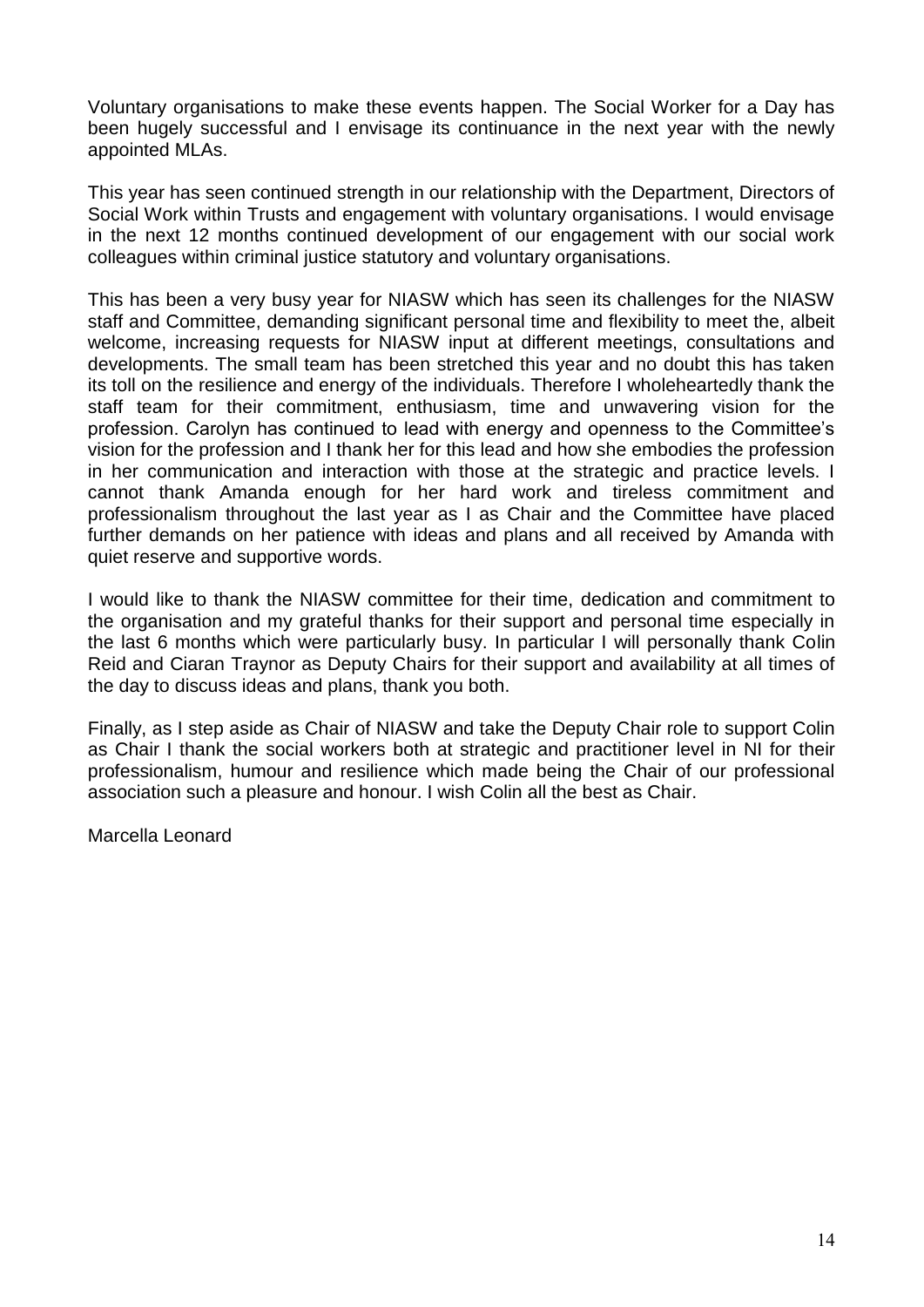### **BASW - NORTHERN IRELAND**

## **SUMMARY OF INCOME AND EXPENDITURE IN NORTHERN IRELAND FOR THE YEAR ENDING 30/09/16**

**The following information has been extracted from the BASW Audited Annual Accounts for the UK**

| <b>INCOME</b>                                  | 2015/16        |
|------------------------------------------------|----------------|
| <b>Members</b>                                 | 561            |
| Membership                                     | 109406         |
| Conferences                                    | 2275           |
| <b>TOTAL INCOME</b>                            | 111681         |
| <b>EXPENDITURE</b>                             |                |
| <b>Northern Ireland Committee</b>              |                |
| <b>Meeting Expenses</b>                        | 1254           |
| <b>Chair's Expenses</b>                        | $\overline{0}$ |
| Study days, conferences & AGM                  | 5805           |
| <b>Office</b>                                  |                |
| <b>Running Costs</b>                           | 26608          |
| <b>Non-recurring expenditure</b>               |                |
| <b>Fixed Asset Spend</b>                       | $\overline{0}$ |
| <b>Central Costs - per Capita</b>              |                |
| <b>Indemnity Insurance</b>                     | 2056           |
| PSW (Net)                                      | 3500           |
| <b>Cost of Staff based in Northern Ireland</b> |                |
| <b>Actual Payroll Expenditure</b>              | 178200         |
| <b>TOTAL</b>                                   | 217422         |

These figures exclude Northern Ireland's share of central costs ie, Chief Executive, Membership, Finance, Publications, A & R Services etc and Northern Ireland's share of profits from book sales and other centrally managed activities.